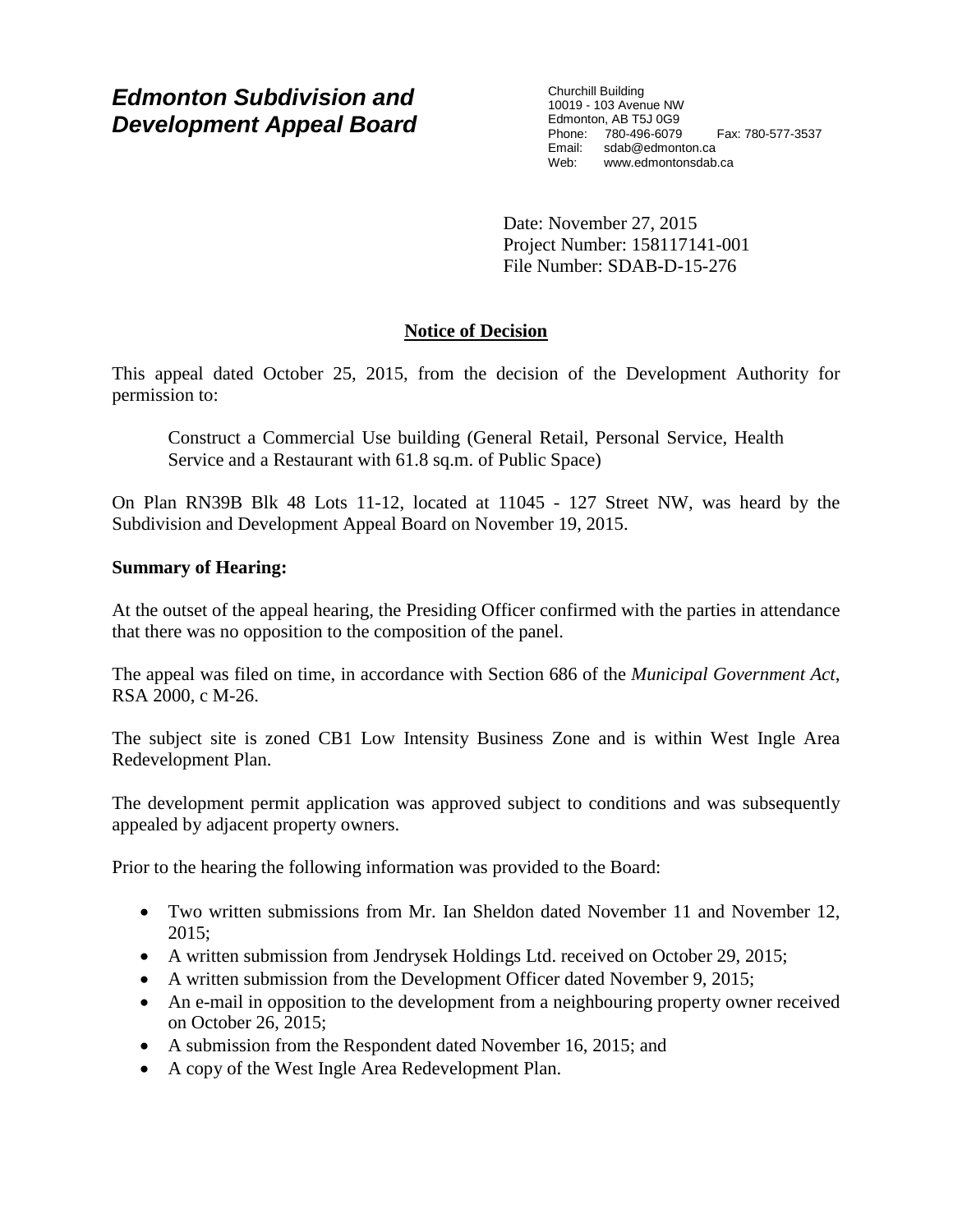The Board heard from the Appellant, Mr. I. Sheldon, who provided the following information:

- 1. He referred to his written submission and said he was happy to see the lot developed.
- 2. The impact of the proposed development has been underestimated and the notification area should have been larger because of the impact on the area as a whole.
- 3. At present, parking is a problem on the street and the situation will only get worse with this development.
- 4. He suggested that residential areas that require parking permits will likely be required. In the near future.

Mr. Sheldon provided the following responses to questions:

- 1. His vacant lot photos were taken on a Sunday when the church service was underway.
- 2. The church is very busy through the week as well.
- 3. There is one hour parking only on the St. Albert Trail portion in the area which is already very well used.
- 4. Edmonton is not a walkable City.
- 5. As the proposed hours for the restaurant are un known, the restaurant could very easily interfere with Church activities.
- 6. There is a charitable organization and a prosthetics business located next to St. Albert Trail.

The representative of Jendrysek Holdings Ltd. was unable to attend; therefore the Board relied on her written submission, a summary of which follows:

- 1. They own the building at 11024 127 Street and it is leased to Northern Alberta Prosthetic and Orthotic Services.
- 2. As 127 Street is a one-way Street northbound, the only parking for their patients is at the St. Albert Trail elbow and 127 Street, right across from the proposed Site.
- 3. The proposed development will negatively impact their limited parking.

The Board heard from Mr. P. Kowal, representing the City of Edmonton Sustainable Development Department, who provided the following responses to questions:

- 1. He referred the Board to his written submission.
- 2. The Uses are permitted but given the required parking variance the application was sent to the City of Edmonton Transportation Services Department for comment.
- 3. The area is residential and there will likely be a lot of walk-in customers to the restaurant.
- 4. Parking requirement calculations have recently been changed to space-based rather than customer number-based.

The Board heard from Ms. Amanda Gelinas of the City of Edmonton Transportation Services Department who provided the following responses to questions:

- 1. There had been no specific parking study done for the area.
- 2. She confirmed there are existing restricted parking zones in the area.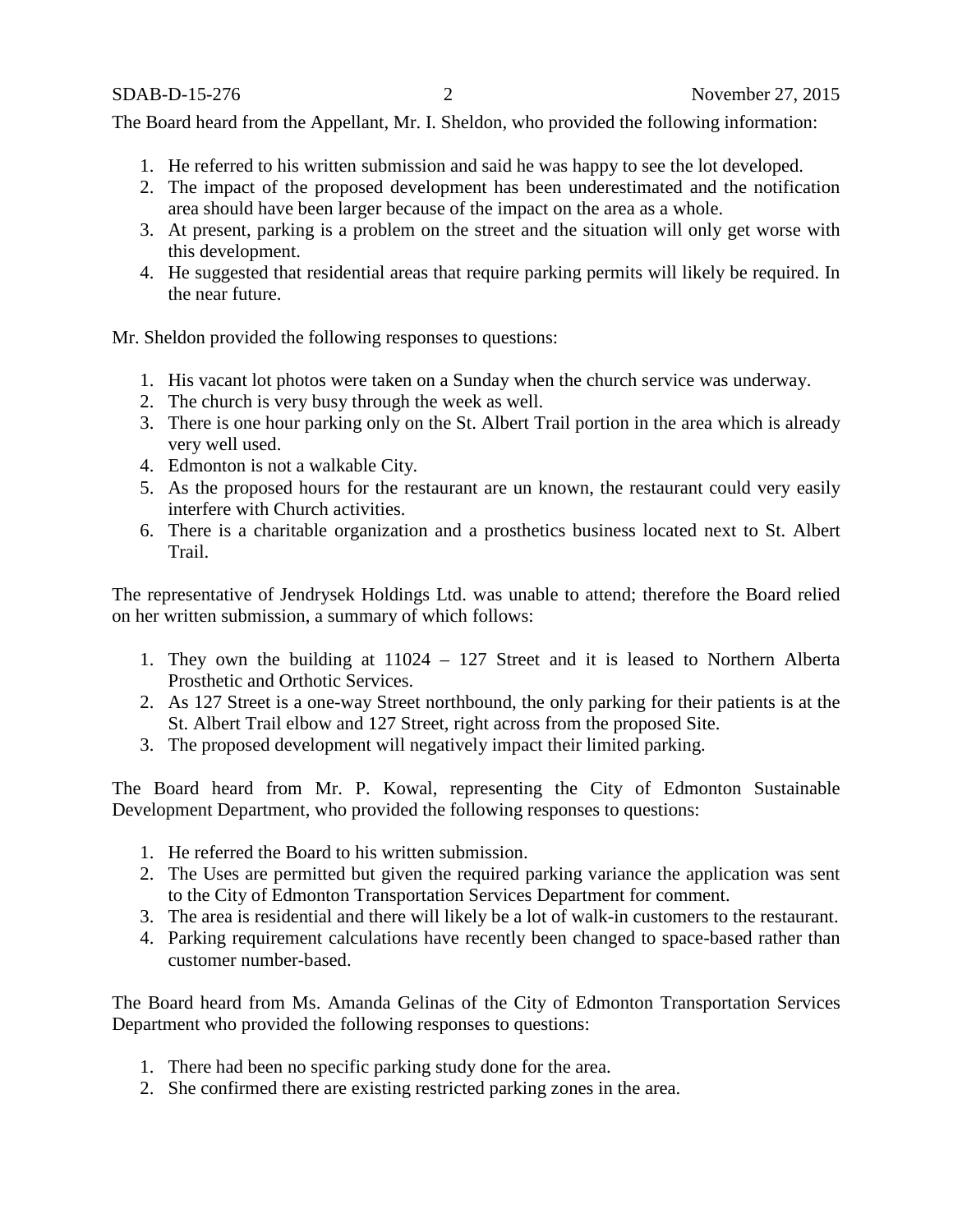- 3. It is the opinion of the City of Edmonton Transportation Services Department that there is adequate street parking.
- 4. She confirmed there is one hour parking on the St. Albert Trail portion and there are also other one hour parking areas nearby.
- 5. They have required there be only one access to the proposed development from 111 Avenue. All other existing accesses will be closed.
- 6. There is unrestricted parking on 127 and 126 Streets and on 110 Avenue.

The Board heard from Mr. John Lindstrand representing the Respondent, Scott Builders Inc., who provided the following information:

- 1. He referred the Board to his written submission.
- 2. On three separate occasions he visited the Site, took pictures and counted parking spaces. There are 24 available spaces on St. Albert Trail.
- 3. The 127 Street bike lane would encourage pedestrian traffic to the Site.
- 4. The barrier free parking spaces near Northern Alberta Prosthetic and Orthotic Services are usually empty, as they were during his three visits to the Site.
- 5. The proposed Uses will be complimentary to the area.
- 6. The restaurant Use will likely be cafe in nature with a daytime coffee shop Use rather than a full restaurant Use, but when questioned, he later confirmed that the final restaurant Use is not known at this time.
- 7. There are some on-Site parking spaces provided.
- 8. The existing empty lot, which is often used for parking, is seldom full and most of the 127 Street businesses have their own parking for employees and customers.

Mr. Lindstrand provided the following responses to questions:

- 1. He confirmed that people currently using the empty lot for parking will have to find parking on the street after the site is developed or they will have to use public transportation or carpooling to come into the area.
- 2. The neighbourhood can handle the extra parking generated by the proposed development.
- 3. He suggested that restricted parking areas are an option that residents can seek from the City if lack of parking becomes an issue following the development.

In rebuttal, Mr. Sheldon made the following points:

- 1. Given that access to the proposed development is restricted to 111 Avenue, it will not be possible to turn off of 111 Street onto 127 Street for parking because 127 Street is oneway. Visitors will turn down 126 Street, which will become the default street for parking.
- 2. He confirmed that visitors would still be able to access the St. Albert Trail parking spots from 111 Avenue.

### **Decision:**

The appeal is DENIED and the decision of the Development Authority is CONFIRMED. The Development is GRANTED as approved by the Development Authority.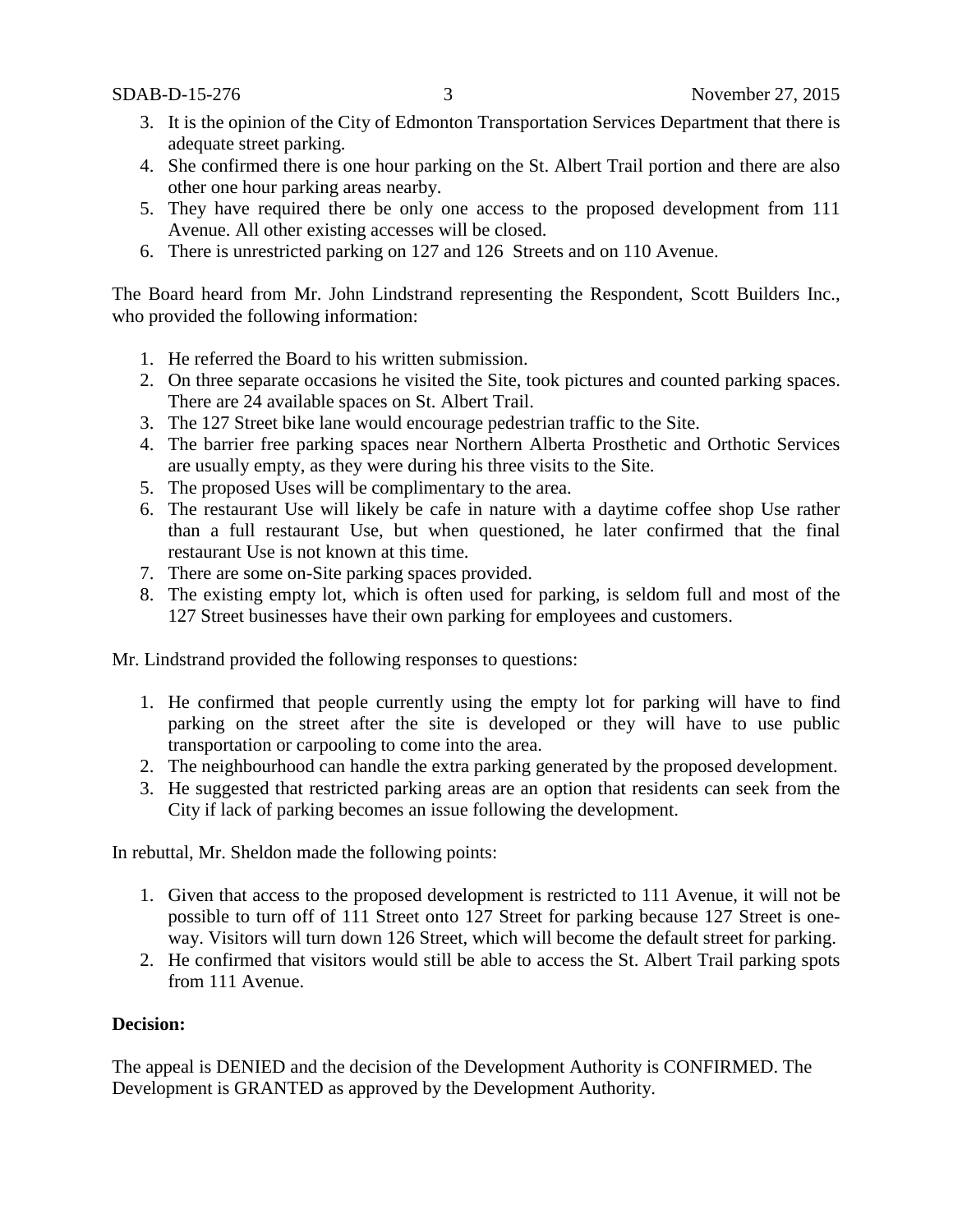In granting the development the following variances to the *Edmonton Zoning Bylaw* are allowed:

1. The required number of parking spaces as required under Schedule 1(A) of Section 54.2 is relaxed from 28 to 11.

### **Reasons for Decision:**

The Board finds the following:

- 1. The proposed developments are Permitted Uses in the CB1 Low Intensity Business Zone.
- 2. The Appellant indicated he was supportive of the development but did have concerns associated with parking.
- 3. The Development Authority, with the support of the City of Edmonton Transportation Services Department, felt there was sufficient on-street parking to accommodate the variance of 17 parking stalls.
- 4. The Board agrees with this conclusion. There are 24 public parking spaces on nearby St. Albert Trail. The Board accepts the evidence that parking on this street is rarely at 100% capacity. As well, there is public parking on the east side of 127 Street.
- 5. This is a walkable neighbourhood with high-density residential developments on 127 Street. Also, 111 Avenue is served by public transit. The Board is of the opinion that, because of these factors, many customers of the proposed developments will not use vehicles to access the site.
- 6. The second Appellant, Jendrysek Holdings Ltd., had a concern that spill-over parking from the proposed development would impact the barrier free parking stalls near Northern Alberta Prosthetic and Orthotic Services, which are often used by people with mobility issues. However, the Board accepts the evidence that the two barrier free stalls immediately adjacent to this property are generally available on an on-going basis.
- 7. The Board received no opposition from any of the other businesses on 127 Street or St. Albert Trail and nothing was received from the Community League. The Board acknowledges that one e-mail of opposition was received from a neighbouring property owner.
- 8. The Board finds that the proposed development will not unduly interfere with the amenities of the neighbourhood nor materially interfere with or affect the use, enjoyment or value of neighbouring parcels of land.

## **Important Information for the Applicant/Appellant**

- 1. This is not a Building Permit. A Building Permit must be obtained separately from the Sustainable Development Department, located on the  $5<sup>th</sup>$  Floor, 10250 – 101 Street, Edmonton.
- 2. Obtaining a Development Permit does not relieve you from complying with: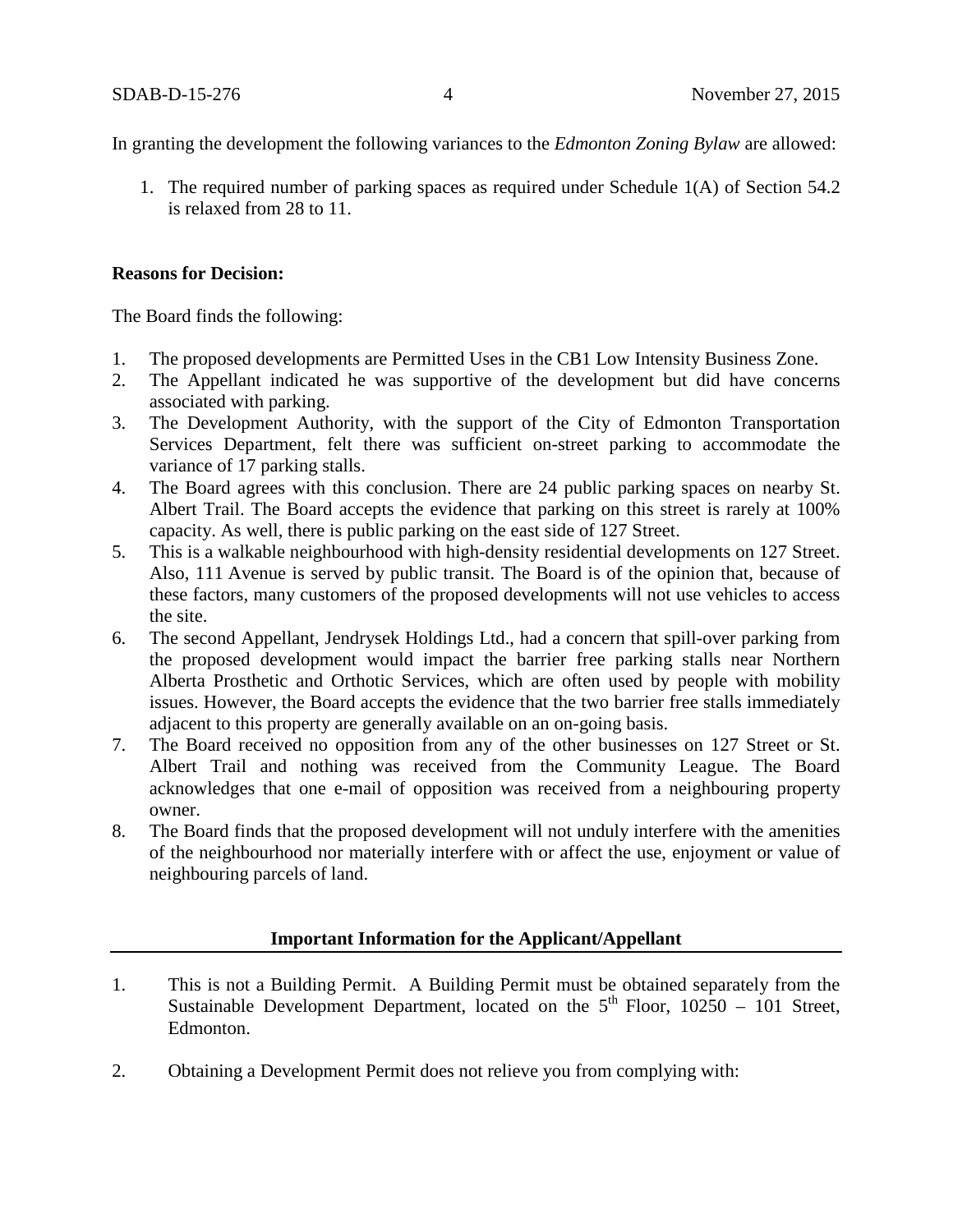- a) the requirements of the *Edmonton Zoning Bylaw*, insofar as those requirements have not been relaxed or varied by a decision of the Subdivision and Development Appeal Board;
- b) the requirements of the *Alberta Safety Codes Act*, RSA 2000, c S-1;
- c) the requirements of the *Permit Regulation*, Alta Reg 204/2007;
- d) the requirements of any other appropriate federal, provincial or municipal legislation; and
- e) the conditions of any caveat, covenant, easement or other instrument affecting a building or land.
- 3. When an application for a Development Permit has been approved by the Subdivision and Development Appeal Board, it shall not be valid unless and until any conditions of approval, save those of a continuing nature, have been fulfilled.
- 4. A Development Permit will expire in accordance to the provisions of Section 22 of the *Edmonton Zoning Bylaw 12800*, as amended.
- 5. This decision may be appealed to the Alberta Court of Appeal on a question of law or jurisdiction under Section 688 of the *Municipal Government Act*, RSA 2000, c M-26. If the Subdivision and Development Appeal Board is served with notice of an application for leave to appeal its decision, such notice shall operate to suspend the Development Permit.
- 6. When a decision on a Development Permit application has been rendered by the Subdivision and Development Appeal Board, the enforcement of that decision is carried out by the Sustainable Development Department, located on the 5th Floor, 10250 – 101 Street, Edmonton.

*NOTE: The City of Edmonton does not conduct independent environmental checks of land within the City. If you are concerned about the stability of this property for any purpose, you should conduct your own tests and reviews. The City of Edmonton, when issuing a development permit, makes no representations and offers no warranties as to the suitability of the property for any purpose or as to the presence or absence of any environmental contaminants on the property.*

> Brian Gibson Subdivision and Development Appeal Board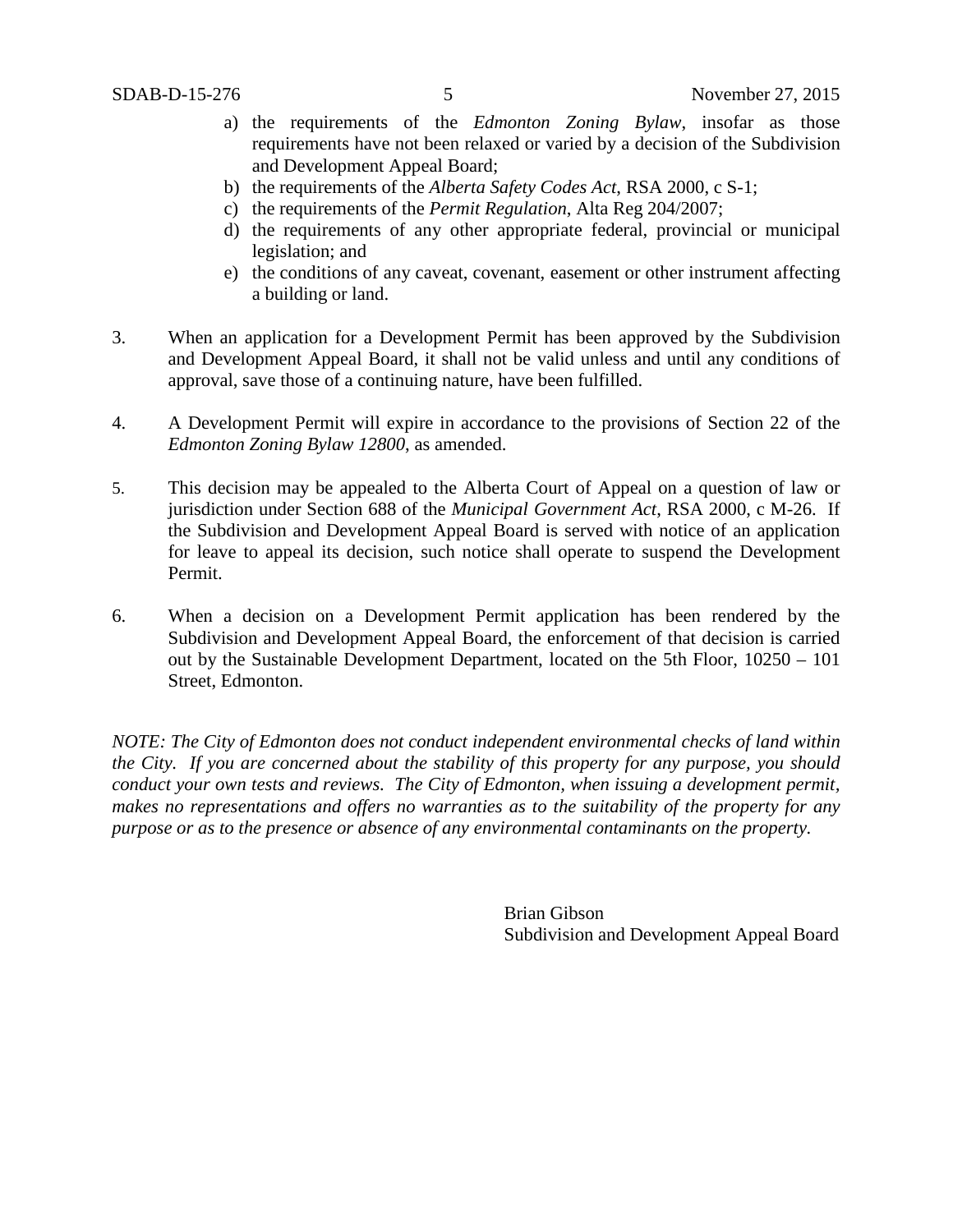# *Edmonton Subdivision and Development Appeal Board*

Churchill Building 10019 - 103 Avenue NW Edmonton, AB T5J 0G9 Phone: 780-496-6079 Fax: 780-577-3537 Email: sdab@edmonton.ca<br>Web: www.edmontonsdab Web: www.edmontonsdab.ca

November 19, 2015

Jovnic Ltd. 7823 – 34 Street NW Edmonton, AB T6B 2V5

## **Postponement Decision**

RE: Project No. 159957147 (001 / 005 / 007 / 008 / 009 / 010) / File Nos. SDAB-D-15-236 /  $237 / 238 / 239 / 240 / 241$  – comply with six Orders to acquire valid development permits by September 25, 2015 or cease the Use and demolish and remove all materials by September 25, 2015; and to comply with all conditions of development permit No. 149045660-001. The subject site is located on Plan 8920191, Block 3; 13004 – 33 Street NE.

### **Summary of Hearing:**

At the outset of the appeal hearing, the Presiding Officer advised all parties present that a Tabling request had been received from Mr. J. Murphy of Ogilvie LLP, legal counsel for the Appellant. Mr. J. Edgar of Ogilvie LLP was present to speak to this request on behalf of Mr. Murphy. He indicated that they are seeking a hearing date in mid-February, 2016.

Mr. M. Gunter, City of Edmonton Law Branch, representing the City of Edmonton Sustainable Development Department, provided his written consent to the Tabling request.

Representatives of PCL Construction Ltd., Mr. D. Murphy and Ms. C. Carr, were also present and indicated they had no objection to the tabling of this matter.

### **Decision**

SDAB-D-15-236 / 237 / 238 / 239 / 240 / 241 are TABLED to February 17, 2016, or February 18, 2016

### **Reasons for the Decision**

- 1. The tabling request was mutually agreed to by both the Appellant and the Respondent.
- 2. There was no objection from the other party in attendance.

You will be advised regarding the time and location of the hearing at a later date.